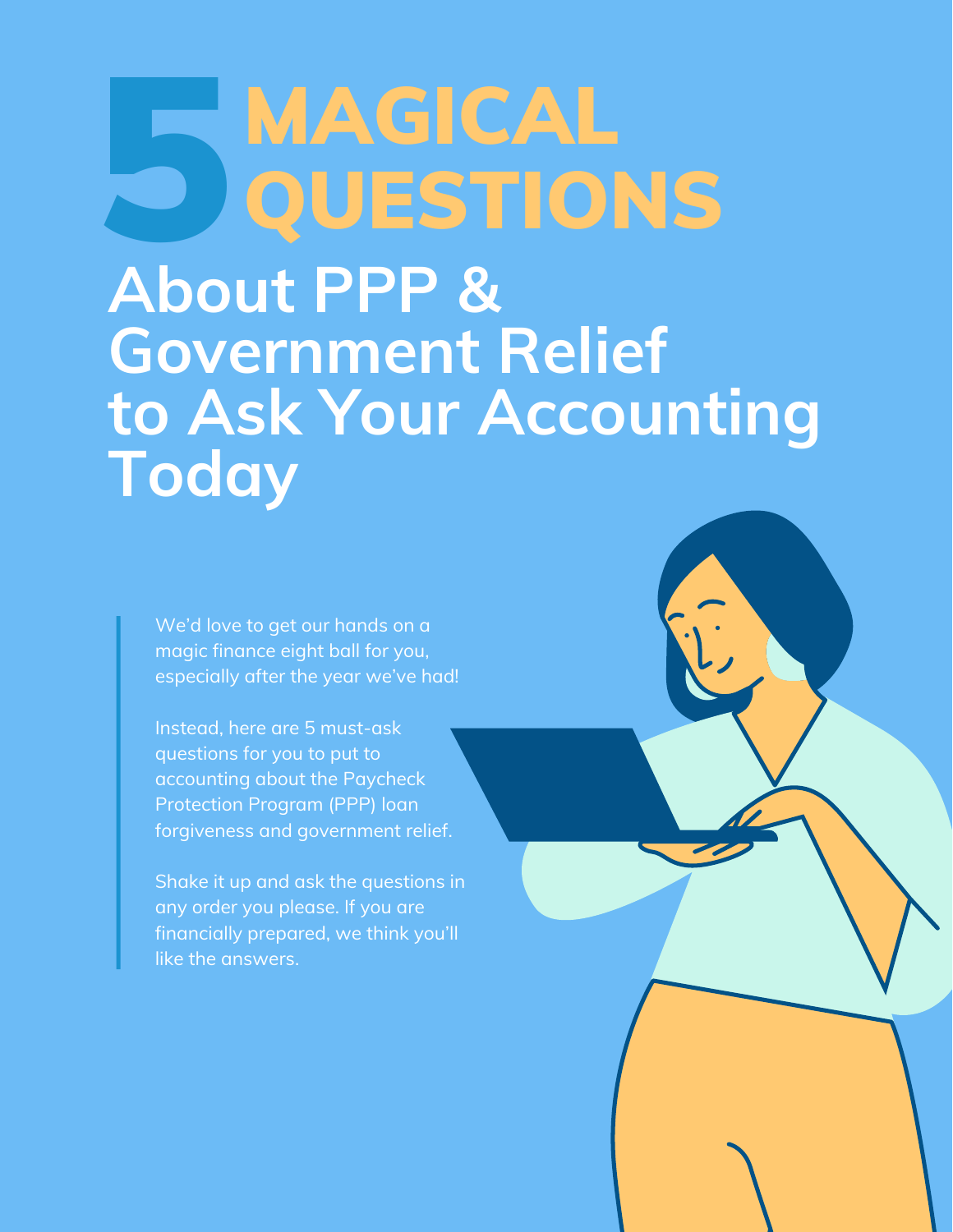



#### **"I got a PPP Loan . Do I apply now for loan forgiveness?"**

Yes. Businesses with a PPP loan should apply through their lender for loan forgiveness sooner rather than wait for new government relief legislation. We dare not predict our nation's fiscal future.

Here's what we know for sure:

- 1. PPP loan forgiveness is exceptional in that it does not create income. Normally, a forgiven loan would be treated as taxable income.
- 2. Expenses like rent and utilities which would be forgiven under PPP rules are not deductible.

On the one hand, you could wait for more favorable financial outcomes than trading taxes for deductions. You do have up to 10 months from the end of the covered period (24 weeks) to apply for forgiveness.

On the other hand, a future government relief package may not override the IRS guidance that says expenses associated with tax-free income are nondeductible (IRS Notice 2020-32).

In addition, there is no way to tell whether or not taxes will go up in 2021.

If your lender is accepting applications for PPP loan forgiveness, ask accounting to get started now.

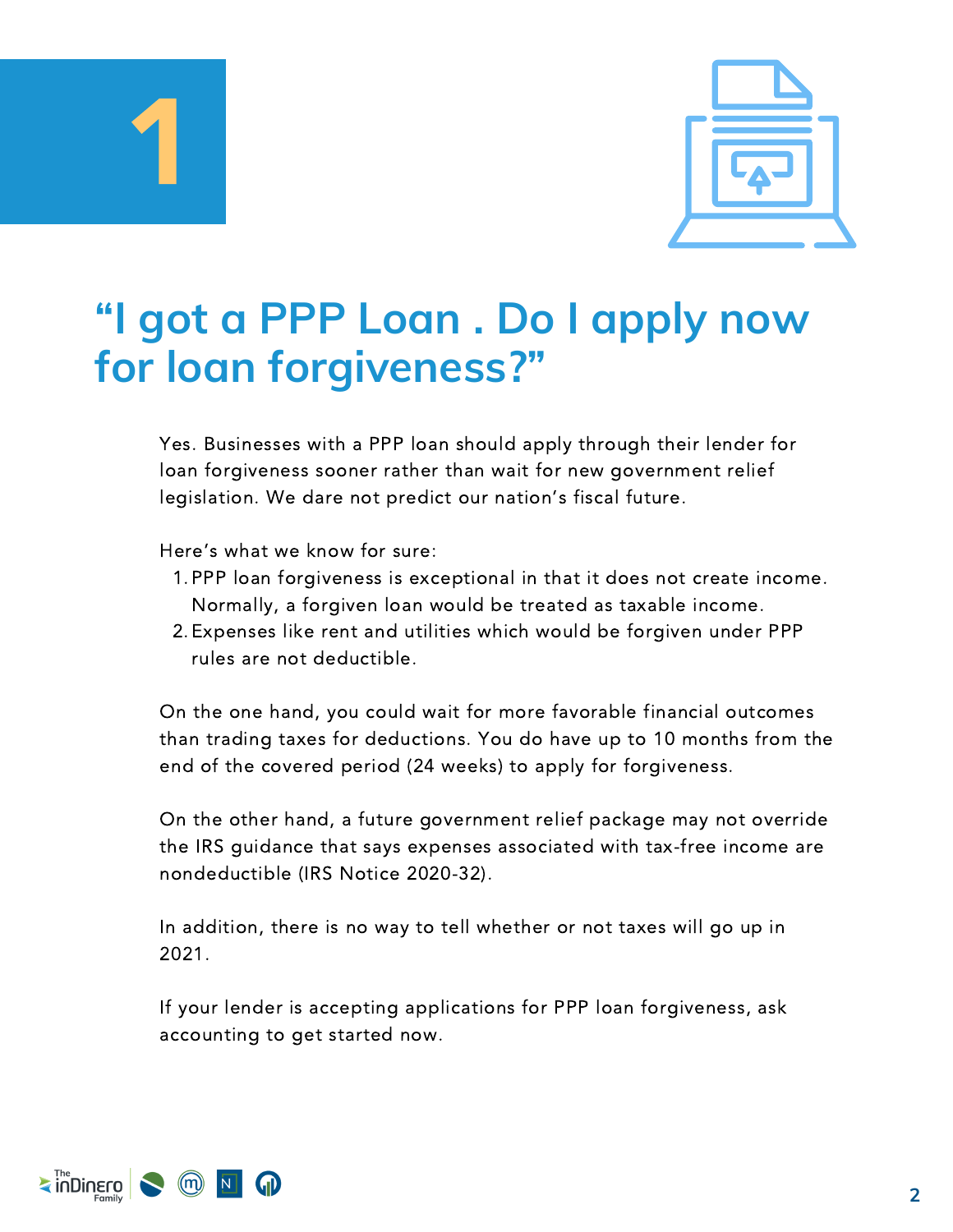2



#### **"Will loan forgiveness impact my business's taxes?"**

Yes. Forgiveness of your PPP loan will have an impact on your taxes. How much will loan forgiveness impact your business's tax bill depends on your P&L.

Here's what we know for sure about the impact loan forgiveness will have on your business's finances:

- 1. It will reduce your deductible expenses.
- 2. It could also reduce your R&D Tax Credit amount for 2020.
- 3. How you allocate qualified expenses could impact your taxes.
- GAAP does not have guidance on how to account for forgivable loans 4. made by the government and that will impact your financial reporting.

In most cases, the impact of PPP loan forgiveness on your business remains unknown until 2021. Which means that you won't know whether or not to deduct payroll and working capital expenses when you file for 2020. A 2020 extension may help. However, estimated tax payments will need to be considered with your cash flow plans even if you receive forgiveness in 2020.

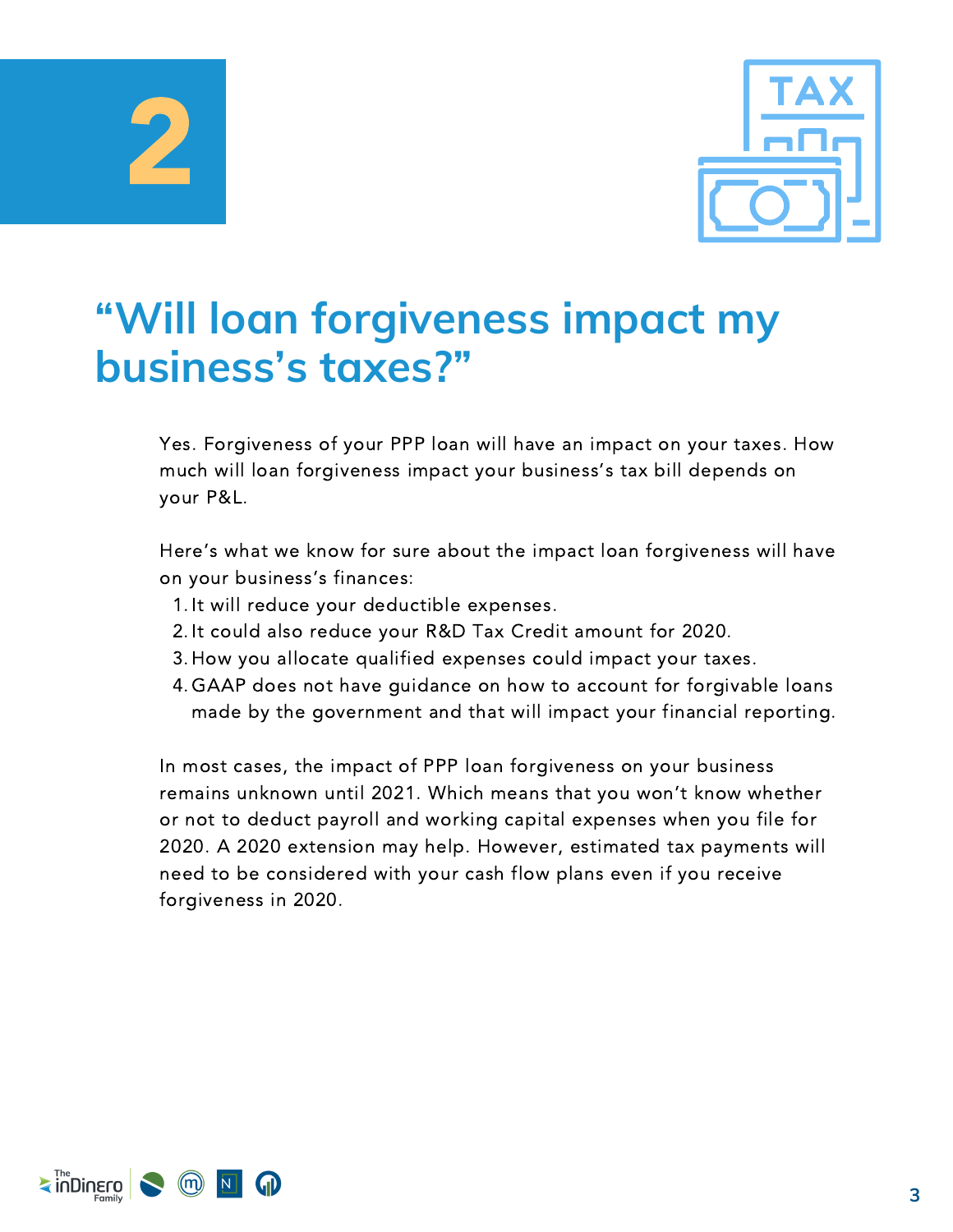# 3



#### **"Will my PPP loan be forgiven?"**

Yes, if you can demonstrate that you have used the loan for its intended purpose: maintain payroll during the pandemic.

As we stated, PPP recipients have up to 10 months from the end of the covered period (24 weeks for all PPP loans disbursed after June 5, 2020) to apply for forgiveness.

In June, the PPP Flexibility Act changed loan forgiveness in these significant ways that you should know about.

- Reduced the payroll costs from 75% to 60% of the loan (during the covered period) and 40% on non-payroll costs to qualify for full forgiveness.
- Borrowers unable to reach 60% toward payroll costs could receive partial forgiveness.
- Increased the covered period from 8 to 24 weeks (168 days) in which funds can be used.
- Extended the date to reach the FTE salary/hourly wage rehire safe harbor from June 30, 2020, to December 31, 2020.
- Small businesses with loans of \$50,000 are allowed partial forgiveness, even if they are not able to reach pre-pandemic FTE levels or had to cut wages.

You should also know that if you received an Economic Injury Disaster Loan (EIDL) Advance of \$10,000, that amount will reduce your PPP loan forgiveness.

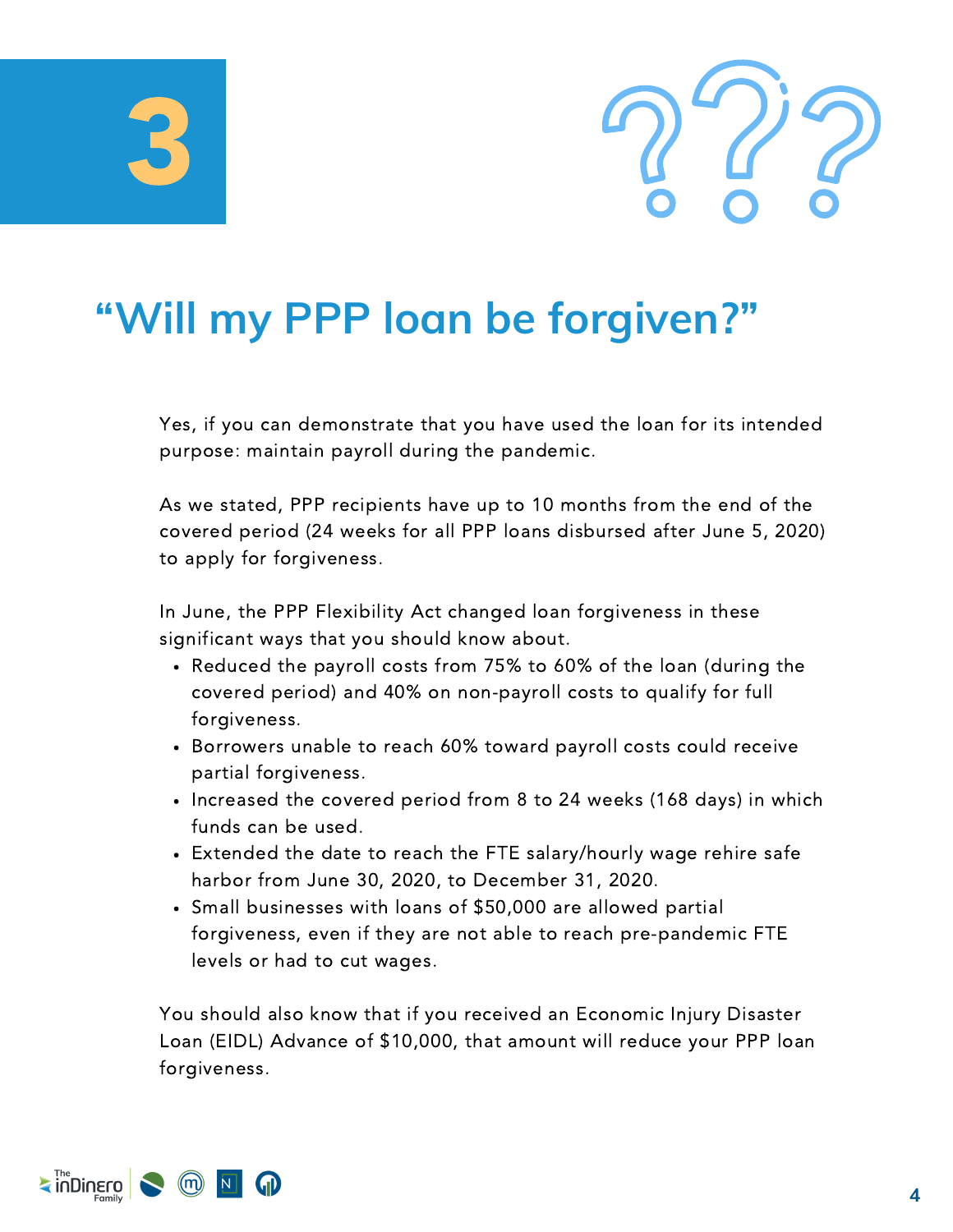



#### **"Will the SBA audit my business?"**

The SBA has stated that it will review any loan over \$2 million and the process is expected to be similar to an audit. All others with a PPP loan should be prepared for a review by the SBA.

We know what you need to be prepared:

- Maintain all documents and forms used to calculate and apply for the loan, including payroll records, employee counts, financial statements, and a copy of your submitted application.
- Be ready to argue, if needed, that when you took the PPP loan, "current economic uncertainty makes this loan request necessary to support the ongoing operations".
- Keep clear records of the use of the loan proceeds—like a spreadsheet documenting how proceeds were used during the covered period, financial statements, and bank records.

Ask your lender, your payroll provider, and your accounting team for what you will need sooner rather than later. Unless you can pull a rabbit out of your financial hat.

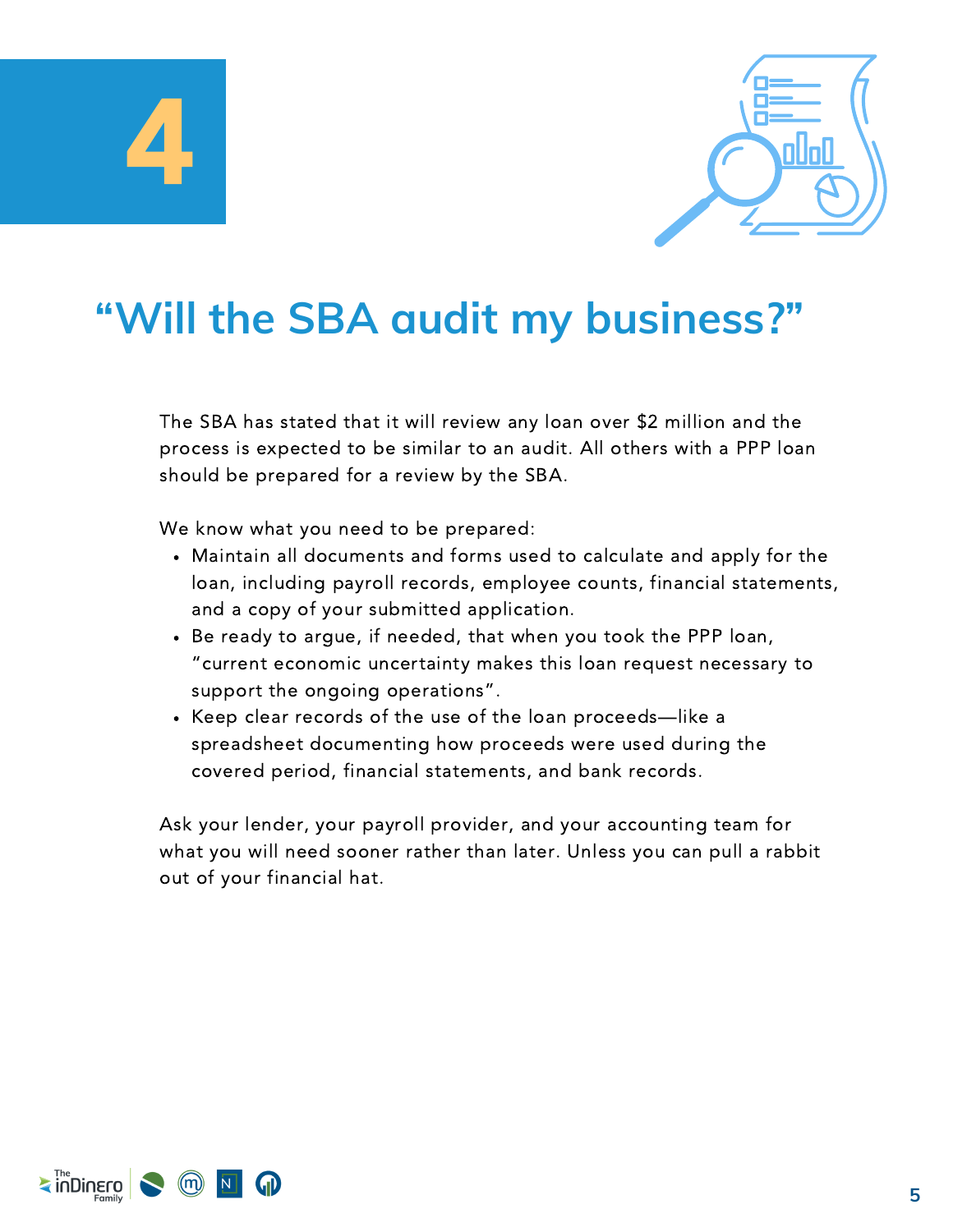5



#### **"What other government relief is there for my business?"**

Today, you have the following federal government economic relief options:

Businesses impacted by COVID-19, hurricane season, or wildfires can apply for a low-interest Economic Injury Disaster Loan (EIDL) through the Small Business Administration (SBA).

The Federal Reserve Bank initiated a \$600 billion Main Street Lending Program (MSLP) to assist small and medium-sized businesses (and qualified nonprofits) that either did not meet PPP loan requirements or needed more financial assistance than allowed under the PPP.Though we cannot know what the future may bring, by asking the right questions your business can be prepared for whatever comes your way. Being prepared is the next best thing to a magic eight ball.